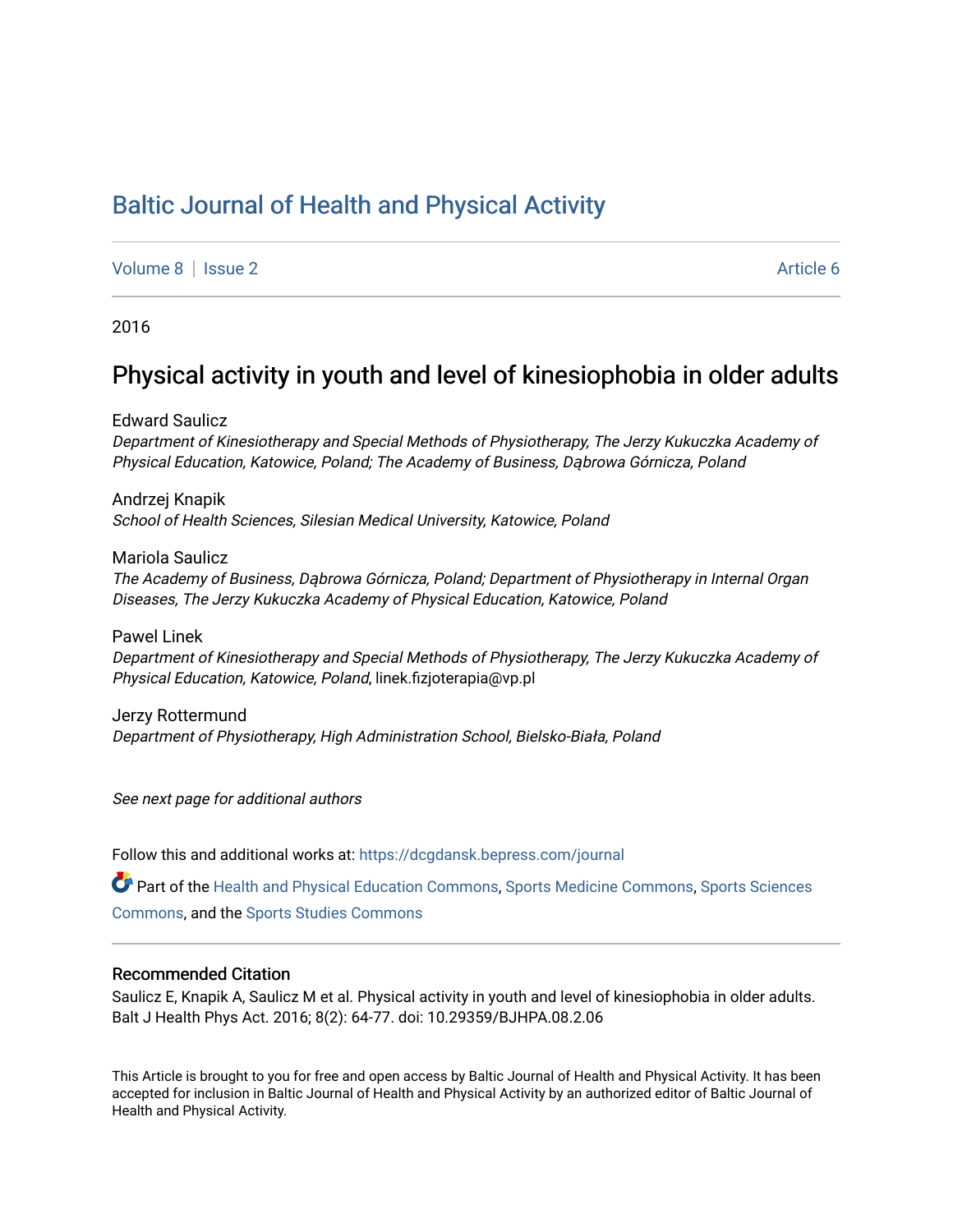# Physical activity in youth and level of kinesiophobia in older adults

### Authors

Edward Saulicz, Andrzej Knapik, Mariola Saulicz, Pawel Linek, Jerzy Rottermund, Tomasz Wolny, and Andrzej Mysliwiec

This article is available in Baltic Journal of Health and Physical Activity: [https://dcgdansk.bepress.com/journal/vol8/](https://dcgdansk.bepress.com/journal/vol8/iss2/6) [iss2/6](https://dcgdansk.bepress.com/journal/vol8/iss2/6)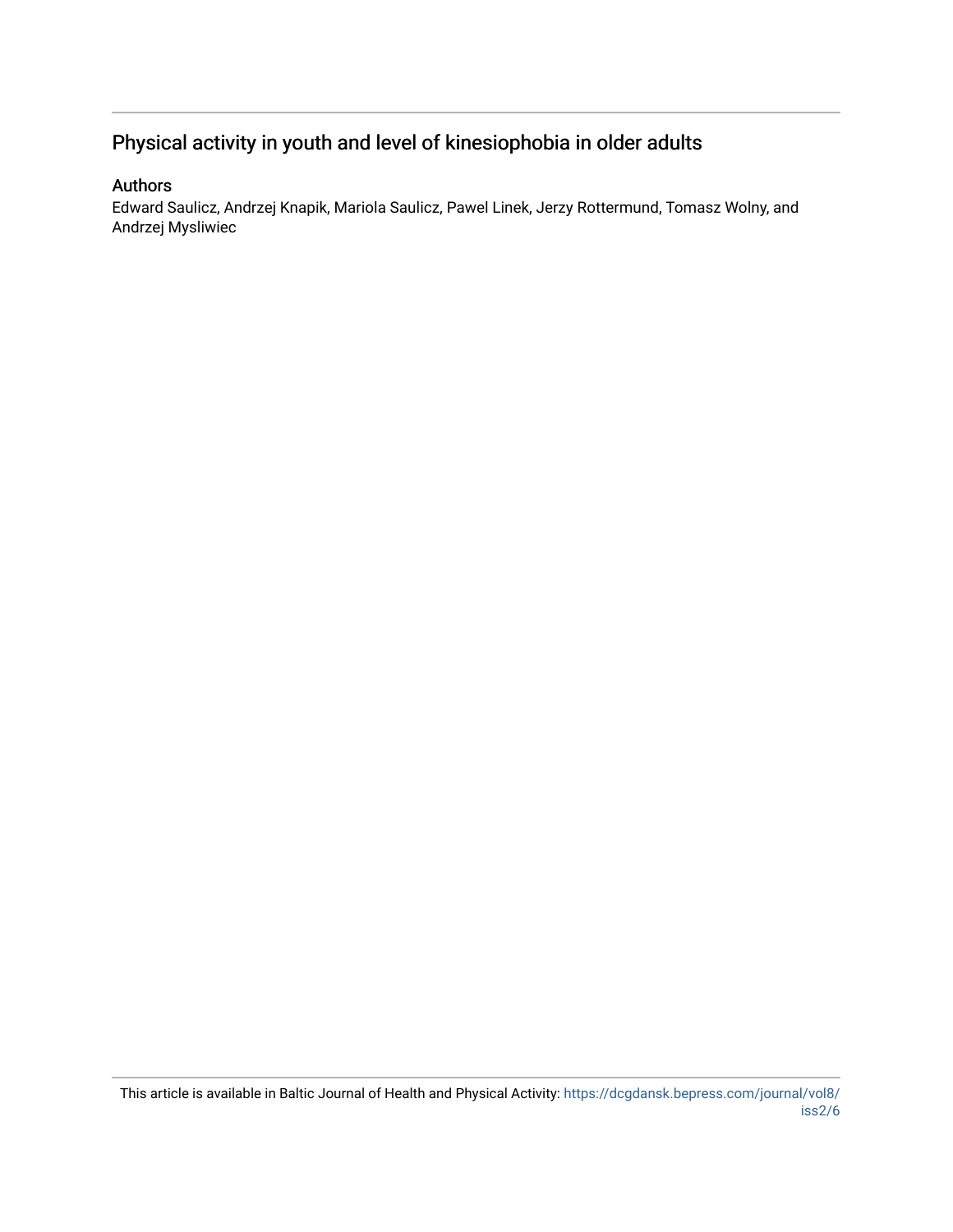**Authors' Contribution:**

- **A** Study Design **B** Data Collection
- **C** Statistical Analysis
- **D** Data Interpretation
- **E** Manuscript Preparation
- **F** Literature Search **G** Funds Collection

# **Physical activity in youth and level of kinesiophobia in older adults**

Edward Saulicz<sup>1,2 ABDEF</sup>, Andrzej Knapik<sup>3 ABDFG</sup>, Mariola Saulicz<sup>2,4 ABDFG</sup>, Paweł Linek<sup>1 BCDE</sup>, Jerzy Rottermund<sup>5 BDFG</sup>, Tomasz Wolny<sup>1,2 BEFG</sup>, **Andrzej Myśliwiec1 BEFG**

- <sup>1</sup> Department of Kinesiotherapy and Special Methods of Physiotherapy, The Jerzy Kukuczka Academy of Physical Education, Katowice, Poland
- <sup>2</sup> The Academy of Business, Dąbrowa Górnicza, Poland
- 3 School of Health Sciences, Silesian Medical University, Katowice, Poland
- 4 Department of Physiotherapy in Internal Organ Diseases, The Jerzy Kukuczka Academy of Physical Education, Katowice, Poland
- <sup>5</sup> Department of Physiotherapy, High Administration School, Bielsko-Biała, Poland

| abstract           |                                                                                                                                                                                                                                                                                                                                                                                                                                                                              |
|--------------------|------------------------------------------------------------------------------------------------------------------------------------------------------------------------------------------------------------------------------------------------------------------------------------------------------------------------------------------------------------------------------------------------------------------------------------------------------------------------------|
| <b>Background</b>  | Previous physical activity may be a significant motivator for activity at an elder age. There<br>is a lack of research regarding the kinesiophobia phenomenon in the elderly across a wide<br>spectrum of its conditions. The purpose of this study was to investigate the level of kine-<br>siophobia in older adults in the context of their physical activity in youth.                                                                                                   |
| Material/Methods   | The research was performed on a group of 520 people between 65 and 87 years old. Psycho-<br>metric tools completed by the subjects were used. The tools consisted of two parts: a survey<br>concerning the level of physical activity during childhood and youth as well as the Kinesio-<br>phobia Causes Scale. The Kinesiophobia Causes Scale allows researchers to determine the<br>level of physical activity barriers across two domains: biological and psychological. |
| <b>Results</b>     | The lowest level of kinesiophobia in all of the examined areas (biological and psychologi-<br>cal domains) was observed in women and men who, in their youth, were physically active<br>$(p < 0.0001)$ .                                                                                                                                                                                                                                                                     |
| <b>Conclusions</b> | The results suggest that the level of physical activity during childhood and youth has a<br>significant impact on the level of kinesiophobia at the older stages of human life.                                                                                                                                                                                                                                                                                              |
| Key words          | kinesiophobia, physical activity, older people                                                                                                                                                                                                                                                                                                                                                                                                                               |
|                    |                                                                                                                                                                                                                                                                                                                                                                                                                                                                              |

### **article details**

| <b>Article statistics</b>    | Word count: 4,548; Tables: 2; Figures: 1; References: 30                                                                                                                                                                                                                                                                                                                                                                                                                                                                                                                                                                                                                                                                                                                                             |
|------------------------------|------------------------------------------------------------------------------------------------------------------------------------------------------------------------------------------------------------------------------------------------------------------------------------------------------------------------------------------------------------------------------------------------------------------------------------------------------------------------------------------------------------------------------------------------------------------------------------------------------------------------------------------------------------------------------------------------------------------------------------------------------------------------------------------------------|
|                              | Received: July 2015; Accepted: March 2016; Published: June 2016                                                                                                                                                                                                                                                                                                                                                                                                                                                                                                                                                                                                                                                                                                                                      |
| <b>Full-text PDF:</b>        | http://www.balticsportscience.com                                                                                                                                                                                                                                                                                                                                                                                                                                                                                                                                                                                                                                                                                                                                                                    |
| Copyright                    | © Gdansk University of Physical Education and Sport, Poland                                                                                                                                                                                                                                                                                                                                                                                                                                                                                                                                                                                                                                                                                                                                          |
| Indexation:                  | AGRO, Celdes, CNKI Scholar (China National Knowledge Infrastructure), CNPIEC, De Gruyter - IBR (International<br>Bibliography of Reviews of Scholarly Literature in the Humanities and Social Sciences), De Gruyter - IBZ<br>(International Bibliography of Periodical Literature in the Humanities and Social Sciences), DOAJ, EBSCO - Central<br>& Eastern European Academic Source, EBSCO - SPORTDiscus, EBSCO Discovery Service, Google Scholar, Index<br>Copernicus, J-Gate, Naviga (Softweco, Primo Central (ExLibris), ProQuest - Family Health, ProQuest - Health &<br>Medical Complete, ProQuest - Illustrata: Health Sciences, ProQuest - Nursing & Allied Health Source, Summon<br>(Serials Solutions/ProQuest, TDOne (TDNet), Ulrich's Periodicals Directory/ulrichsweb, WorldCat (OCLC) |
| <b>Funding:</b>              | This research received no specific grant from any funding agency in the public, commercial, or not-for-profit<br>sectors.                                                                                                                                                                                                                                                                                                                                                                                                                                                                                                                                                                                                                                                                            |
| <b>Conflict of interest:</b> | Authors have declared that no competing interest exists. Local Ethics Committee, The Jerzy Kukuczka Academy of<br>Physical Education in Katowice Ethics Committee approved this study. Participants gave written informed consent<br>before data collection began.                                                                                                                                                                                                                                                                                                                                                                                                                                                                                                                                   |
| <b>Corresponding author:</b> | Dr Paweł Linek, Department of Kinesiotherapy and Special Methods in Physiotherapy, The Jerzy Kukuczka<br>Academy of Physical Education, 40-065, Mikolowska 72B, +48 661 768 601; e-mail linek.fizjoterapia@vp.pl                                                                                                                                                                                                                                                                                                                                                                                                                                                                                                                                                                                     |
| <b>Open Access License:</b>  | This is an open access article distributed under the terms of the Creative Commons Attribution-Non-commercial<br>4.0 International (http://creativecommons.org/licenses/by-nc/4.0/), which permits use, distribution, and<br>reproduction in any medium, provided the original work is properly cited, the use is non-commercial and is<br>otherwise in compliance with the license.                                                                                                                                                                                                                                                                                                                                                                                                                 |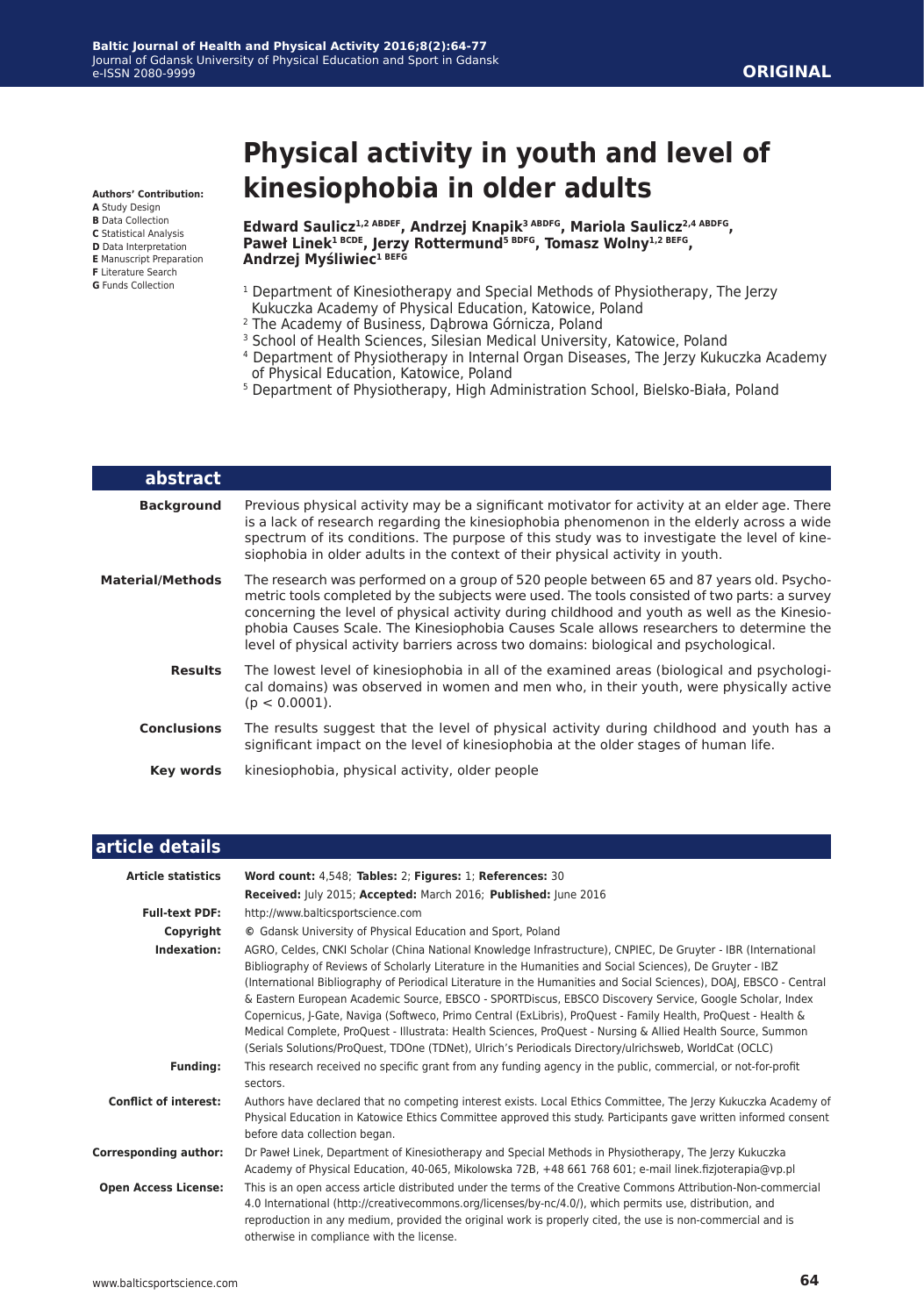### **introduction**

Kinesiophobia (fear of movement) is a psychological phenomenon that has become a research problem for a growing number of scientists [1–6]. The researchers increasingly look into the relationship between a fear of movement and the severity of somatic sensations (pain), extending the search to other diseases [7–16]. A common feature of these studies is a clear correlation between the fear of movement and the occurrence and severity of pain. It results from a behavioural approach to kinesiophobia, which is a consequence of Kori's primal definition of this phenomenon [17].

Without questioning the role of pain in the formation and accumulation of fear of movement, it seems that such an approach to kinesiophobia does not fully exhaust the causes or signs of this phenomenon. Anxiety, whether we were more or less aware of it, has accompanied us throughout our lives, and it is always based on the need for security. Typical symptoms of anxiety in the case of physical activity are uncommon, due to the fact that the lack of physical activity belongs to the category of avoiding behaviours. In the case of physical activity, we are dealing with a more or less conscious rationalisation reaction ("lack of time", "no immediate results"), denial (removing the need for activity from one's awareness) or reaction formation (e.g. cheering) [18, 19].

Kinesiophobia, treated as a disposition of personality, is included in the categories of avoidant behaviours [14]. According to the authors of this study, it should be regarded as not only the fear of pain, but much more broadly, as the fear of being the consequence of physical activity – the feeling of physical and/or psychological discomfort (pain, fatigue, exhaustion, ridicule because of the lack of physical efficiency, the negative perception of forms of activity by the community). The questionnaire used in the research, the Kinesiophobia Causes Scale (KCS) [3], can comprehensively diagnose the spectrum of possible biological and psychological barriers to taking up physical activity, as well as their degree of severity, despite the necessary reductionism [4, 20].

The problems regarding the kinesiophobia phenomenon among the elderly is rarely undertaken in research, and even if it is addressed, it is often addressed in terms of its relationship with chronic pain. In this study, the authors focus on the evaluation of the clinical usefulness of the questionnaire Tampa Scale for Kinesiophobia (TSK-11) [21] and Fear Avoidance Beliefs Questionnaire(FABQ) [22]. The kinesiophobia phenomenon and its determinants in the elderly were not subjected to analysis in this study. An exception is research by Vincent et al. [23] and Knapik et al. [20]. In the research carried out by Vincent et al. a relationship between the results of the TSK questionnaire and pain during walking in obese older persons with chronic low back pain (LBP) was found. However, in their studies, they did not find a relationship between the level of kinesiophobia and walking endurance. Knapik et al., on the other hand, showed a high, negative relationship between the biological and psychological domains of kinesiophobia and the level of habitual physical activity in women over the age of 60 years. It indicates a lower level of fear of movement in physically active elderly women [20].

Previous physical activity may be a significant motivator for activity at an elder age. It is explained in the continuity theory. It claims that a human being has an inclination to lead the current lifestyle, both in respect of forms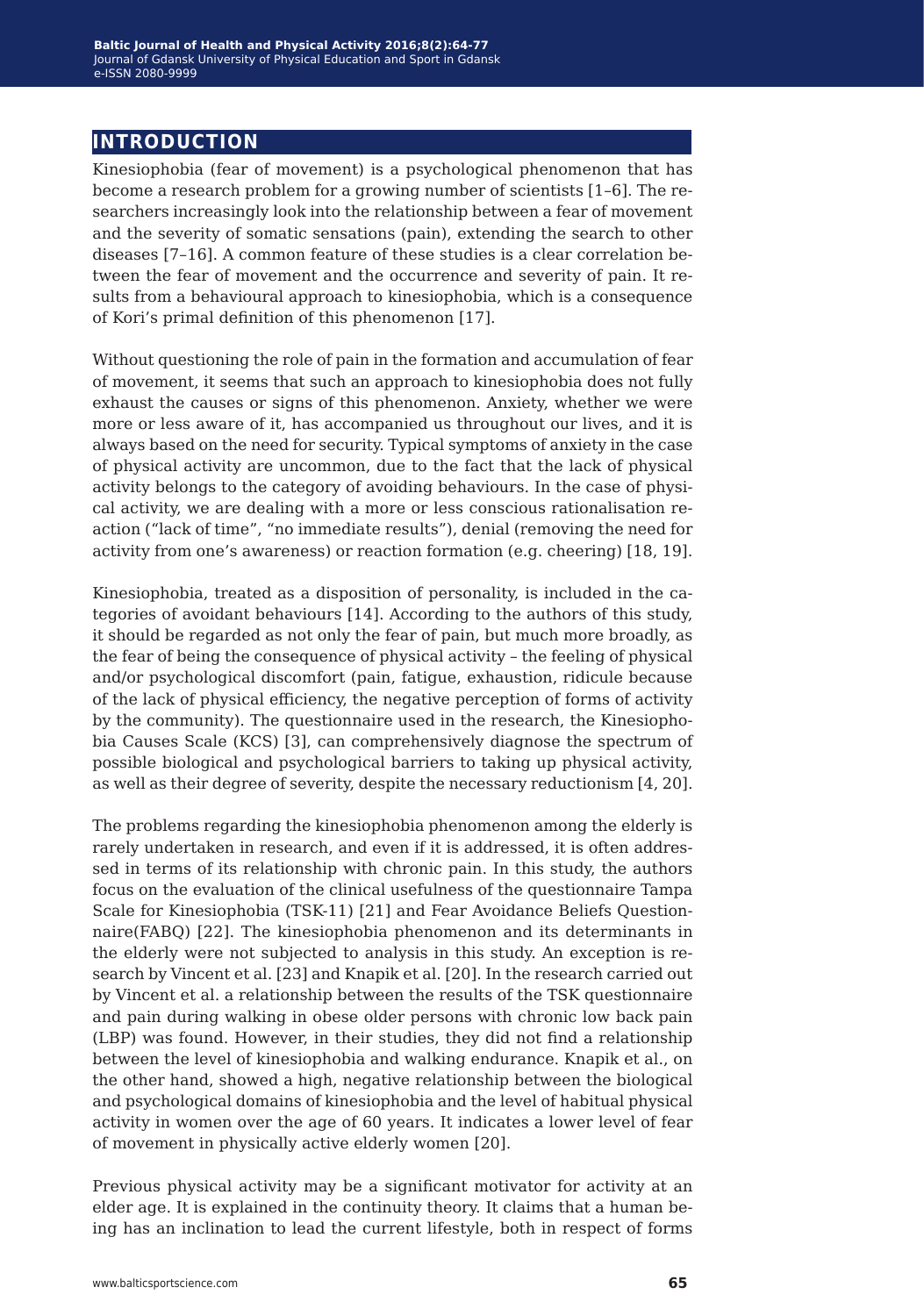of spending free time as well as habits, such as nutrition and hygiene [24]. Therefore, bearing in mind the total lack of research regarding the kinesiophobia phenomenon in the elderly across a wide spectrum of its conditions, the aim of this study was to determine the impact of past levels of physical activity (in childhood and youth) on the current sense of kinesiophobia among older women and men. In addition, the recurrence of KCS questionnaire was evaluated amongst the elderly. For this study, the inhabitants of southern Poland were examined.

### **material and method**

#### **participants**

The research was performed using a group of 520 people (326 women and 194 men) between the ages of 65 and 87 (mean =  $70.9 \pm 5.3$ ). The participants were from southern Poland (from three provinces: Opole, Upper Silesia, Little Poland). The research was carried out from April 2013 until June 2014. The characteristics of the subjects are presented in Table 1. The selection of the subjects was random, and the criteria for being included in the research were: being over 64 years old (i.e. an older adult) and the level of intellectual and manual performance sufficient to complete the questionnaire. In order to include subjects that were potentially healthy, the recruitment efforts did not take place in hospitals, clinics or doctor's rooms.

#### **procedure**

The subjects independently completed the psychometric tools (method: paper- -pencil). The tools consisted of two parts: the survey and the KCS questionnaire [3]. The introductory analysis included basic biometric data (gender, age, current weight and height), as well as information about the level of physical activity in childhood and youth. In the question about physical activity in the past, the subjects had one of three options to choose from:

1. In childhood and youth, my physical activity was above average – I practised sports actively in a sports club or association.

2. In childhood and youth, my physical activity was similar to that of my peers. However, I did not practise sports actively in a sports club or association.

3. In childhood and youth, I was significantly less physically active than were my peers.

The answers to these questions allowed for dividing the respondents into three groups: a group of men and women who, in their childhood and youth, were physically active above the average  $(n = 92)$ , the group that participated in an average level of physical activity during youth ( $n = 271$ ), and a group of women and men who, in their childhood and youth, were not physically active  $(n = 157)$ .

In order to evaluate the repeatability of the responses obtained during the first test, every 10th respondent was asked to fill out an identical questionnaire after four weeks. In the process of completing the first questionnaire, the subjects were not aware that they would have to fill it out again after four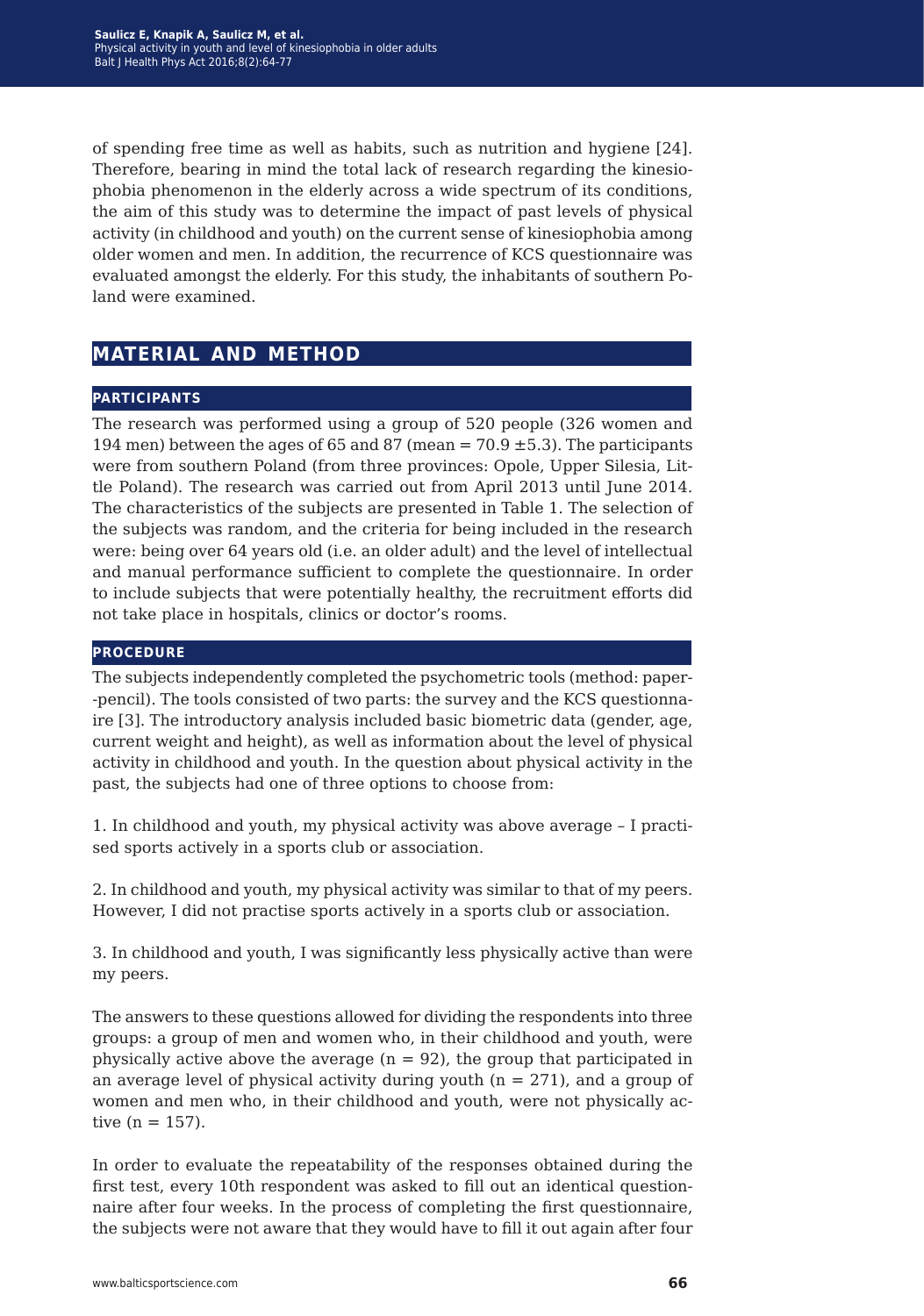weeks. Due to the difficulties with contact with four persons, only 48 repeated surveys were collected (25 questionnaires from men and 23 questionnaires from women), which were compared with responses obtained in the first study.

All of the procedures were compliant with the Helsinki Declaration and were approved by the local Medical Ethics Committee.

### **measure**

The KCS questionnaire used to evaluate the level of kinesiophobia enabled us to determine the level of physical activity barriers across two domains: biological and psychological. Each domain includes four factors, and the answers are graded using a scale from 0 to 100. The aim of the scale is to determine the level of intensification of the barriers when physical activity is undertaken (see the Appendix). Half of the sum of both domains, biological and psychological, constitutes the overall index of kinesiophobia [3].

The calculations for the individual causes of kinesiophobia are performed as follows:

Morphologic = items  $(1 + 2)$  / 2 Individual need for stimulation = items  $(3 + 4 + 5)$  / 3 Energetic substrates = items  $(6 + 7 + 8a + 8b + 8c + 9)/6$ Power of biological drives = items  $(10 + 11)/2$ Self-acceptance = items  $(12 + 13a + 13b + 13c + 14)/5$ Self-assessment of motor predispositions = items  $(15 + 16) / 2$ State of mind = items  $(17 + 18) / 2$ Susceptibility to social influence = items  $(19 + 20) / 2$ 

The calculations of the score in the biological and psychological domains, as well as the total KCS score, are performed as follows:

Biological Domain =  $(1 + 2 + 3 + 4)/4$ Psychological Domain =  $(5 + 6 + 7 + 8)/4$ KCS Total Score = (Biological Domain + Psychological Domain) / 2

#### **statistical analysis**

Basic parameters (age, height, weight, BMI) were assessed using a two-way analysis of variance (independent variables: gender, group). The two-way analysis of variance (ANOVA) was also used to assess the differences between the average scores of the KCS questionnaire (dependent variable) and gender, group (independent variables).For significant results, the post hoc Tukey's analysis was performed. The results are presented as a mean and 95% confidence interval (CI). For all analyses, the threshold of the p value considered as significant was set at <0.05. In order to evaluate the KCS repeatability of the selected sample, the percentage of consistent responses was calculated in the repeated study in relation to the initial examination.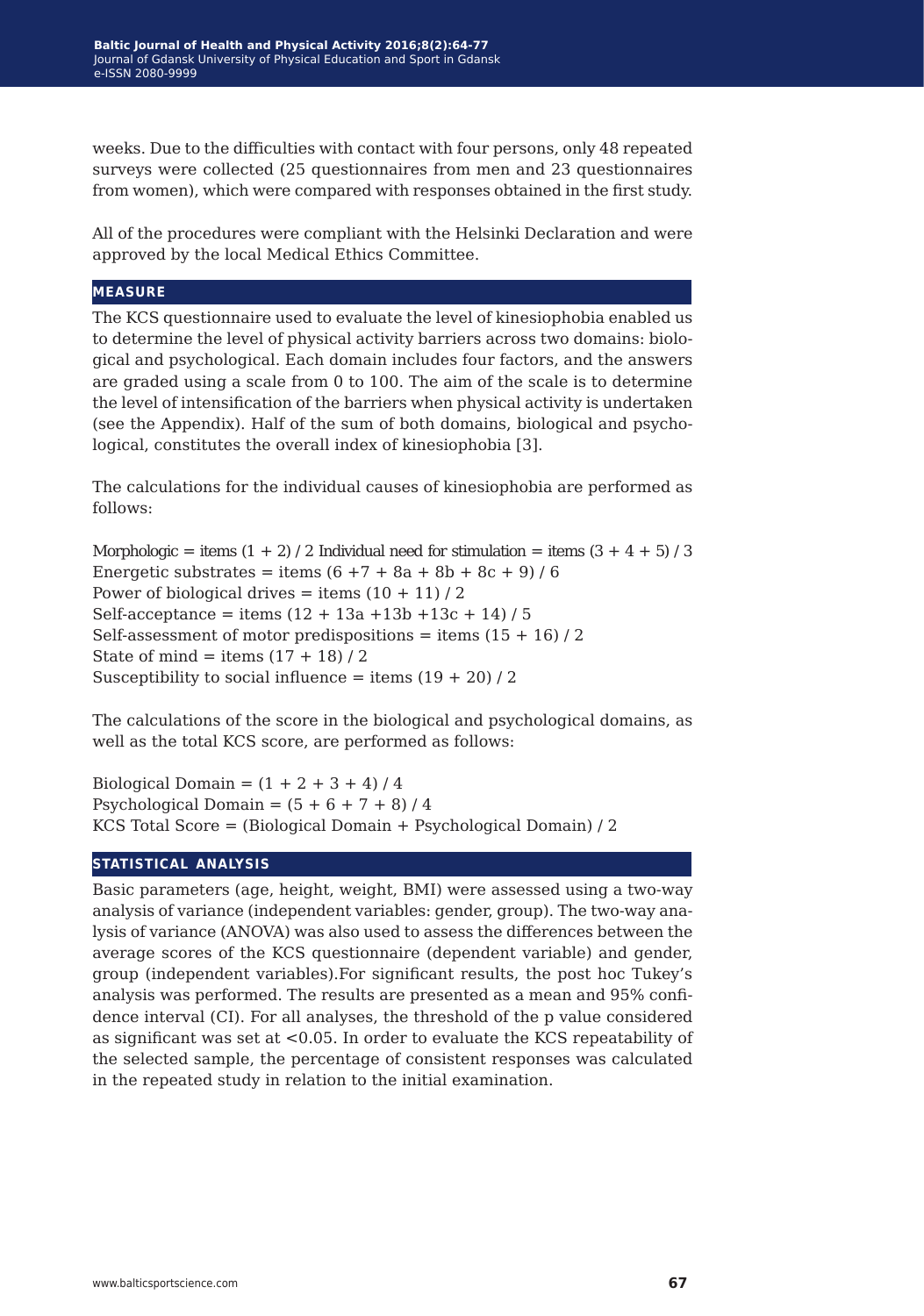### **results**

#### **participants**

In our sample, regardless of the studied group, men were older by an average of 1.83 years (95% CI 0.92–2.75), compared to the studied women (main effect–gender:  $p < 0.001$ ). Body weight was also higher by 9.18 kg (95% CI) 7.05–11.31) in male subjects (main effect – gender:  $p < 0.001$ ). For these variables, there were no effects of group or the interaction of sex x group  $(p > 0.05)$ . In the case of body height, the main effect of gender and group was demonstrated, as well as the interaction effect (in each case  $p < 0.001$ ). A detailed post hoc analysis showed that, in general, the men were taller, on average, by 9.19 cm (95% CI 8.19–10.2). It was also found that women that were active in sports were taller by an average of 3.5 cm (95% CI 1.60–5.12) than were moderately active and inactive women. In men, these differences in body height were not observed. For BMI, no intergroup differences were observed (in each case  $p > 0.05$ ). The average values of the reported parameters for each group are given in Table 1.

|                 |                     |                            | Participants ( $n = 520$ ) |                               |                               |                   |  |
|-----------------|---------------------|----------------------------|----------------------------|-------------------------------|-------------------------------|-------------------|--|
| Characteristics |                     | active group<br>$(n = 92)$ |                            | moderate group<br>$(n = 271)$ | inactive group<br>$(n = 157)$ |                   |  |
|                 | women<br>$(n = 58)$ | Men<br>$(n = 34)$          | women<br>$(n = 163)$       | men<br>$(n = 108)$            | women<br>$(n = 105)$          | Men<br>$(n = 52)$ |  |
| Age (yr)        | 69.5(4.9)           | 72.4 (4.2)                 | 70.2(4.7)                  | 71.4 (5.4)                    | 70.6(5.2)                     | 73.1(6.3)         |  |
| Weight (kg)     | 71.2 (12.0)         | 81.8 (15.8)                | 72.5(10.5)                 | 82.4 (10.6)                   | 72.0 (10.3)                   | 78.9(13.5)        |  |
| Height (cm)     | 167.0 (4.7)         | 172.5 (5.8)                | 161.8(5.2)                 | 172.3(6.1)                    | 162.1(5.4)                    | 171.2(5.7)        |  |
| BMI             | 25.6(4.6)           | 27.7(5.4)                  | 27.7(3.8)                  | 27.9(3.6)                     | 27.3(3.8)                     | 26.8(3.8)         |  |

Table1. Demographic data of the participants

### **repeatability of the answers**

Figure 1 shows the percentages of consistent responses between the first and second surveys for all questions included in the survey. With the exception of questions 8C, 15 and 16 (70% consistent answer), there was an average of 80% consistency of answers to the questions contained in the questionnaire after four weeks (28 days).



Fig. 1. Percentage of identical answers in the individual questions of the questionnaire KCS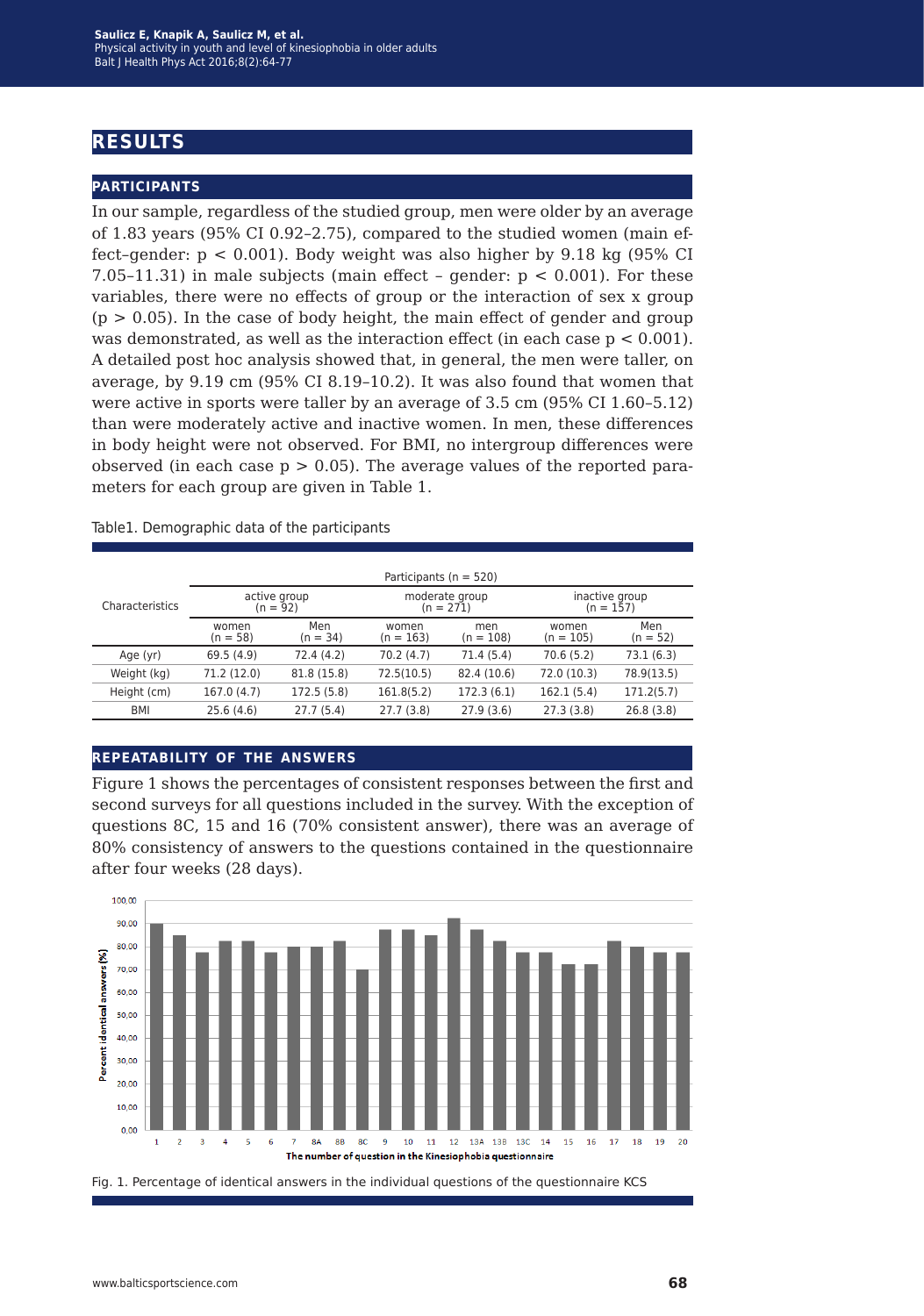### **physical activity level vs. kcs**

|               |             |                | Active<br>group | Moderate group |                | Inactive<br>group |                | p value from<br><b>ANOVA</b> |       |             |  |
|---------------|-------------|----------------|-----------------|----------------|----------------|-------------------|----------------|------------------------------|-------|-------------|--|
|               |             | W              | M               | W              | M              | W                 | M              | Gender                       | Group | Interaction |  |
|               | Mp          | 22.2<br>(29.6) | 17.6 (20.9)     | 29.3<br>(24.4) | 26.4<br>(23.8) | 45.2<br>(28.7)    | 31.3<br>(31.3) | $**$                         | $***$ | 0.13        |  |
|               | <b>INS</b>  | 41.0<br>(21.3) | 45.3 (23.5)     | 46.3<br>(18.3) | 49.7<br>(21.3) | 50.1<br>(19.3)    | 56.3<br>(21.2) | $\ast$                       | $***$ | 0.81        |  |
|               | ES          | 35.4<br>(24.7) | 32.4 (26.5)     | 42.8<br>(25.1) | 43.1<br>(23.3) | 56.7<br>(27.5)    | 51.7<br>(25.5) | 0.31                         | $***$ | 0.59        |  |
| Scale (KCS)   | PBD         | 34.3<br>(23.1) | 27.9 (18.0)     | 45.6<br>(24.2) | 38.3<br>(23.1) | 57.7<br>(22.2)    | 50.5<br>(26.7) | $**$                         | $***$ | 0.98        |  |
|               | <b>BD</b>   | 33.2<br>(15.7) | 30.8(16.6)      | 41.0<br>(14.6) | 39.4<br>(15.6) | 52.4<br>(16.1)    | 47.7<br>(18.6) | 0.06                         | $***$ | 0.59        |  |
| Causes!       | Sa          | 30.8<br>(28.1) | 33.8 (24.7)     | 46.8<br>(28.4) | 36.7<br>(26.3) | 54.9<br>(27.3)    | 49.5<br>(27.5) | 0.13                         | $***$ | 0.15        |  |
|               | <b>SAMP</b> | 12.5<br>(11.9) | 14.7 (13.9)     | 44.8<br>(11.0) | 46.5<br>(7.8)  | 79.2<br>(13.2)    | 75.7<br>(12.0) | 0.88                         | $***$ | 0.07        |  |
| Kinesiophobia | SM          | 40.1<br>(27.3) | 44.9 (26.0)     | 56.1<br>(21.0) | 51.4<br>(21.6) | 65.5<br>(24.4)    | 56.2<br>(25.7) | 0.19                         | $***$ | 0.09        |  |
|               | SSI         | 43.1<br>(26.3) | 41.9 (21.7)     | 52.9<br>(22.1) | 62.5<br>(24.8) | 74.0<br>(20.1)    | 69.2<br>(23.0) | 0.60                         | $***$ | $**$        |  |
|               | PD          | 31.6<br>(16.2) | 33.8 (13.0)     | 50.2<br>(14.2) | 49.4<br>(12.2) | 68.4<br>(15.2)    | 62.7<br>(12.6) | 0.31                         | $***$ | 0.09        |  |
|               | <b>KCS</b>  | 32.4<br>(14.0) | 32.3 (12.9)     | 45.6<br>(12.6) | 44.4<br>(12.4) | 60.4<br>(14.4)    | 55.0<br>(14.1) | 0.09                         | ***   | 0.24        |  |

Table 2. Means and standard deviations of results of the questionnaire KCS

 $*_{p<0.05}$ ; \*\*p<0.001; \*\*\*p<0.0001; W- women; M- men

Mp – Morphological, INS – Individual Need for Stimulation, ES – Energetic Substrates, PBD – Power of Biological Drives, BD – Biological Domain, Sa –Self-acceptance, SAMP – Self-Assessment of Motor Predisposition, SM – State of Mind, SSI – Susceptibility to Social Influence, PD – Psychological Domain, KCS – total score of Kinesiophobia Causes Scale

In both genders, there was an increase of  $20.1$  (95% CI 11.8–28.4, p < 0.0001) in the morphological parameter values (Mp) in persons that were physically inactive in the past, as compared to active persons. There was also an increase of 12.5 (95% CI 6.12-18.8,  $p < 0.0001$ ) in subjects that were inactive in youth as compared to those that were moderately active. Generally, however, women show a higher Mp value of 7.1  $(2.31-11.7, p < 0.001)$ .

In the case of Individual Need for Stimulation (INS), the influence of the main effect of gender and group was also demonstrated. A detailed analysis demonstrated that subjects that were physically inactive in their youth show a greater INS value, by  $9.51$  (95% CI 3.15-15.9,  $p < 0.001$ ), as compared to physically active persons.

Regardless of the past physical activity, the value of the parameter increased by 4.12 (95% CI 0.53–7.71) in the male group. On the other hand, the value of Energetic Substrates (ES) parameter was higher by 8.63 (95% CI 1.29–15.9) in the group of those that were physically active in youth relative to the group that was moderately active and by 20.8 (95% CI 12.8–28.8) as compared to the physically inactive participants. In the group of individuals that participated in moderate physical activity in the past, this parameter was lower by 12.1 (95% CI 6.01–18.2) as compared to the physically inactive group.

The results for the Power of Biological Drives (PBD) are shaped similarly, where in those that were physically active in youth, the value of this parameter is lower by 10.7 (95% CI 3.98–17.5) than in the case of individuals that participated in moderate physical activity, and by 23.4 (95% CI 16.1–30.8) as compared to physically inactive individuals. Those that were moderately physically active in youth had a lower PBD by 12.6 (95% CI 7.01–18.3) than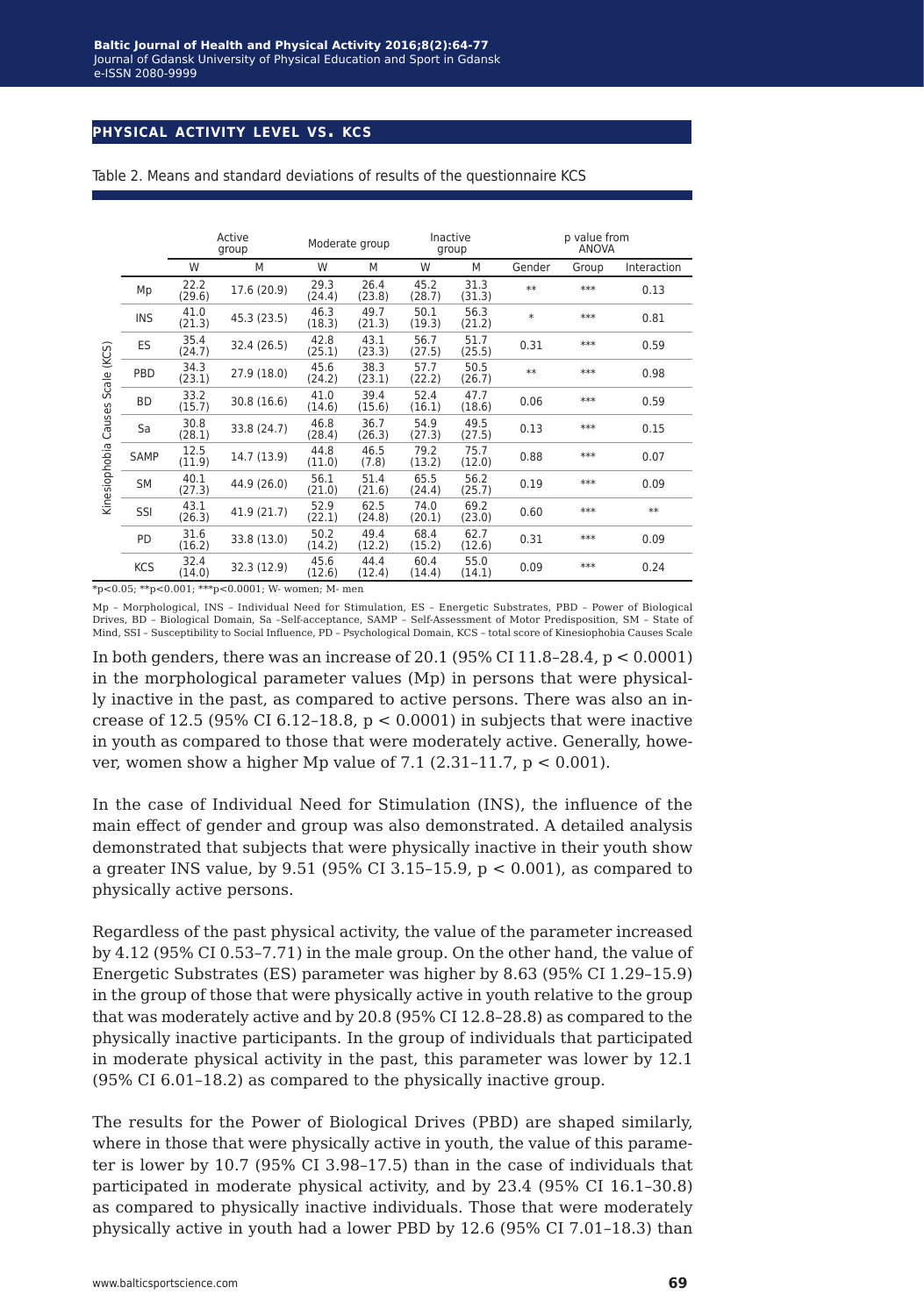did those that were physically inactive. A PBD value exceeding 7.73 (95% CI 3.56–11.9) was observed in women.

The Biological Domain (BD), which is estimated from the above-described variable components, also shows a significant intergroup difference. This parameter in a group of subjects who were physically active in youth is lower by 8.01 (95% CI 3.43–12.6) as compared to the value of those moderately active, and by 18.4 (95% CI 13.5–23.4) as compared to those that were inactive. In the group of individuals that were moderately active in the past, BD was lower by 10.4 (95% CI 6.62–14.2) as compared to those that were inactive.

The value of the Self-acceptance (Sa) variable in a group of subjects that had a physically inactive past was higher by 10.3 (95% CI 3.71–16.9) as compared to the moderately active group, and by 21.8 (95% CI 12.5–29.8) compared to the physically active group. Those that were physically active in their youth had a Sa value that was lower by 10.9 (95% CI 2.9–18.8) than those that were moderately active.

The Self-Assessment of Motor Predisposition (SAMP) parameter in the group that was physically active had a lower value by 32.2 (95% CI 28.9–35.4) as compared to the group that was moderately active, and by 64.7 (95% CI 61.1–68.3) than those that were physically inactive. In the group of moderately active participants, the SAMP was lower by 32.5 (29.8–35.3) over the inactive group.

The value of the State of Mind (SM) variable was lower in the group of subjects that were physically active in the past by 12.4 (95% CI 5.6–19.2) than in the case of the group of moderately active individuals, and by 20.6 (95% CI 13.2–27.9) over the inactive group. The group of those that were moderately active in youth had a lower SM value by 8.2 (95% CI 2.5–13.8) than did physically inactive subjects.

In a group of women that were physically active in their youth, the variable value Susceptibility to Social Influence (SSI) was significantly lower 30.9 (95% CI 19.9–41.9) than in the case of females that were physically inactive in the past. In turn, the variable SSI in women that were moderately active in their youth was lower by 21.1 (95% CI 12.7–29.6) than that in the case of inactive women. In the case of men that were physically active in the past, the SSI value was an average of 20.6 (95% CI 7–33.8) and 27.3 (95% CI 12.4–42.2) lower in comparison to moderately active and inactive men, respectively. In addition, women that were moderately physically active in youth had significantly lower, by 9.6 (95% CI 1.21–17.9), SSI scores than men that were moderately active in the past.

The Psychological Domain (PD), which is estimated from the above-described variable components, also shows a significant intergroup difference. This parameter in a group of subjects less physically active in the past was 17.4 (95% CI 13.4–21.5) lower as compared to the moderately active group, and was 34.0 (95% CI 29.6–38.5) lower as compared to those that were inactive. In the group of subjects that were moderately active in the past, PD was lower by 16.6 (95% CI 13.2–19.9), as compared to those that were physically inactive in youth.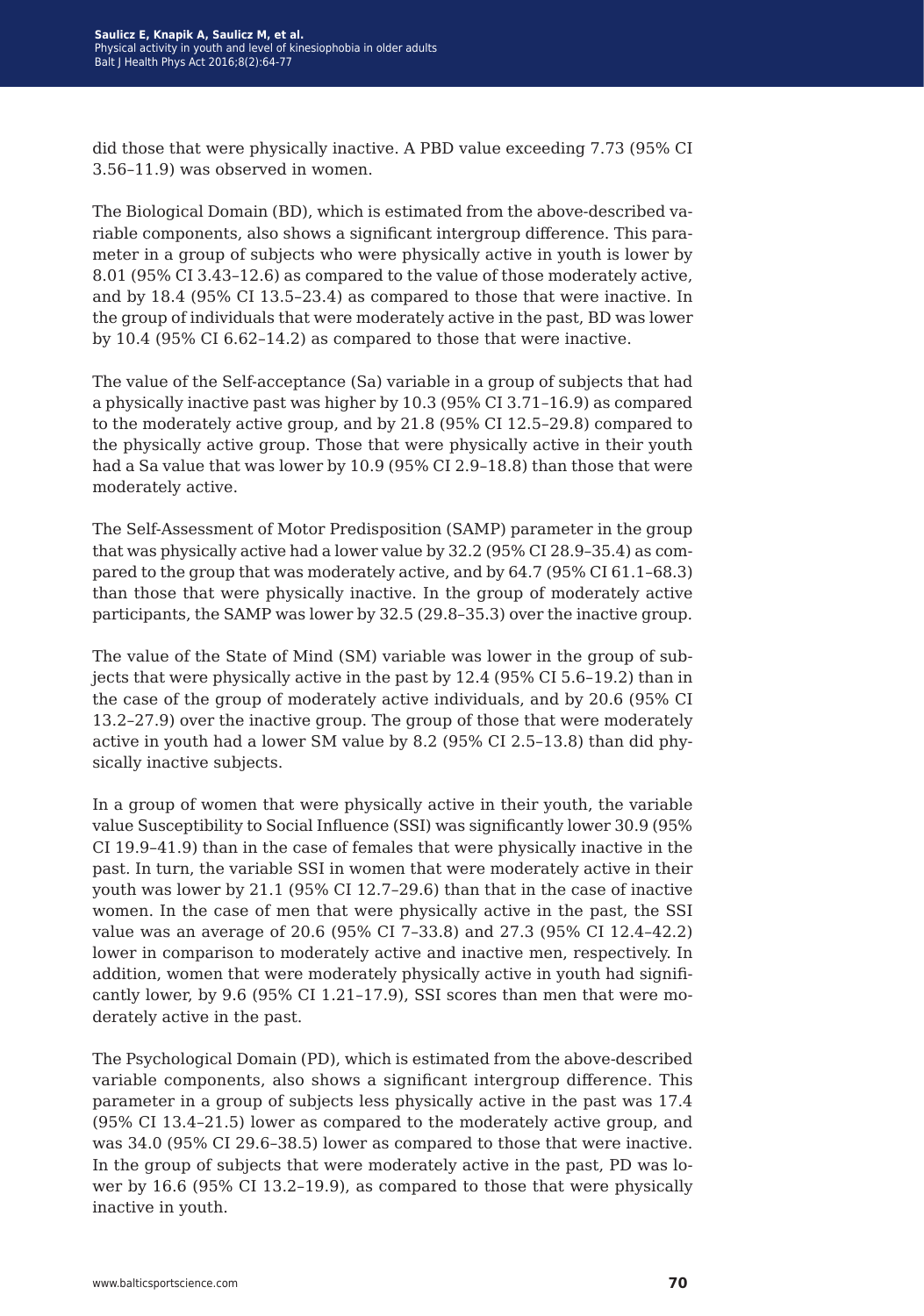The total score of the Kinesiophobia Causes Scale (KCS) in patients that were physically active in youth was lower by 12.7 (95% CI 8.9–16.6) and by 26.2 (95% CI 22.1–30.4) as compared to the subjects that were moderately physically active and physically inactive in the past, respectively. In addition, individuals that were moderately physically active in youth had lower, by 13.5 (95% CI 10.3–16.7) KCS value, in relation to the persons that were physically inactive in youth.

### **discussion**

The tool used in the psychometric research – the KCS questionnaire – has a high level of repeatability. The retest that was conducted after four weeks showed an average of up to 80% compliant responses. The lowest repeatability of responses, i.e. 70%, concerned the assessment of continuous cycling for 30 min. (question 8c). The highest was 92.5%, and regarded the acceptance of one's appearance. The high repeatability of responses to the KCS questionnaire points to its usefulness in assessing the barriers for the elderly when undertaking physical activity.

Already at a cursory analysis of the results, the cascading nature of their distribution draws attention. The results of both the individual parameters making up the two domains, the domains themselves (biological and psychological) and the overall rate of KCS shaped so that in all cases the lowest values were recorded among women and men that were physically active in childhood and adolescence above the average, and the highest values were recorded in those who were physically passivein the past.

The biggest differences between those who practiced organised sports during childhood and youth (sports club or associations) were found in the Psychological Domain. In women that were above-average in terms of being physically active in the past, the value of the domain was more than twice lower (2.2 times) as compared to women that were not physically active in their youth. In men that were physically active in their youth, the value of this domain was by 28.9 (1.86 times) lower as compared to men that were physically passive in the past.

The difference between the two extremes was seen as lower and similar in women and men due to the group activity in the Biological Domain (lower values by 57.83% in women and 54.87% men). As a result, the overall rate of KCS in women with above-average activity levels in their youth was lower by 86.42%, as compared with women who, in the past, were not physically active. In men, the analogous difference was 70.28%.

Even average physical activity levels in childhood and youth has a significant impact on the lower fear of movement as compared to those that were not physically active during the same period of life (respectively Biological Domain of 27.81% in women and 17.4% men, Psychological Domain 36, 26% of women and 26.92% men and 32.46% of KCS in women and 23.87% men). Such a distribution of results shows some regularities concerning the negative impact of reduced physical activity in the early stages of human development on self-estimation of the fear of movement in the later decades of life. Irrespective of gender, the greater impact of a passive lifestyle during one's youth on psychologically-conditioned barriers to physical activity in the older age is evident.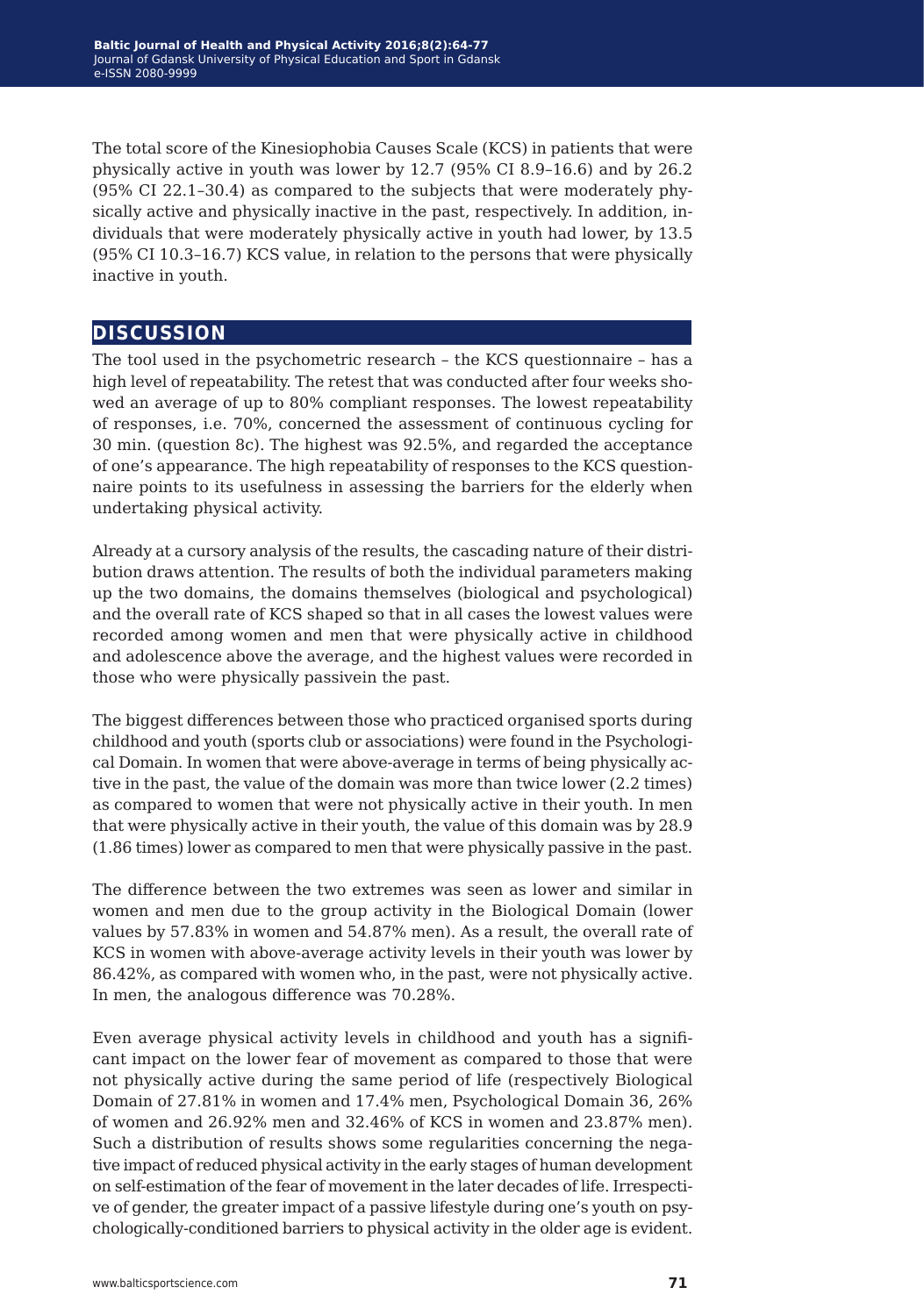The results also revealed a different regularity. In the case of the Biological Domain of women that were physically inactive in youth, the largest share in this domain was that of the Power of Biological Drives (27.52%), with the Morphological one being the lowest (16.49%). In men, the greatest impact on the size of the Biological Domain was the Individual Need for Stimulation (29.66%), with the lowest, similarly to women, being the Morphological one (21.55%). It is possible that in the case of women, the high value of the Power of Biological Drives is conditioned by one of the causes of fear (i.e. ridicule movement due to lack of physical fitness).

On the basis of this one-off study, it is difficult to say to what extent the Power of Biological Drives is a modifiable variable, and to what extent it has already been programmed in one's youth by negative experiences related to the adoption of physical activity in youth. The open issue involves an open question why such fear would dominate in women. The lowest share of the influence of Morphological in shaping the domain of both sexes may indicate some kind of acceptance of excessive body weight and the resulting limitations in the elderly participants. However, in the case of the Psychological Domain, a distinctive system was registered for those that were physically active in youth.

Both women and men had Self-Assessment of Motor Predisposition (28.95% women and 30.21% men) as the largest share in this domain and Self-Acceptance as the lowest share (20.06% women and 19.75 % in men). Low assessment of the possibility of acquiring new skills seems quite logical for people who do not have past experience of a sporting nature. It may indicate an attitude of "it's not for me" when it comes to physical activity.

The smallest share of Self-acceptance in the development of this domain is, to some extent, compatible with the influence of the Morphological factor on the Biological Domain. To some extent, this indicates a kind of physical and mental acceptance of the fact of aging. It is difficult to assess at this time whether it is only the specificity of the Polish society, or of this part of Europe, among the culturally conditioned. In fact, it would require an expansion of the research to other Central European countries with similar historical circumstances, cultural and economic changes during the second half of the 20th century and the first decade of the 21st century.

Hank [25] indicates that the cultural and social contexts appear to be very important in successful aging. A sense of material, social and medical security may, to some extent, move motor skills in the field of movement and self- -service to the second level. Whether or not it is a similar shift to the second level of the physical and mental perception of one's own body and the resulting barriers to physical activity we face in relation to the studied population is difficult to resolve. Participation of Morphological in the development of the Biological Domain and Self-acceptance domain in the shaping of the Psychological Domain allows for such speculation.

The problem of barriers to physical activity, including in the elderly, has already been tested. Cohen-Mansfield et al. [26] indicate a feeling of being sick and demonstrating poor performance as the main obstacles to practicing physical activity by older people. Fear of falling and of personal injury and low energy resources are other barriers to physical activity by older people [27]. Clark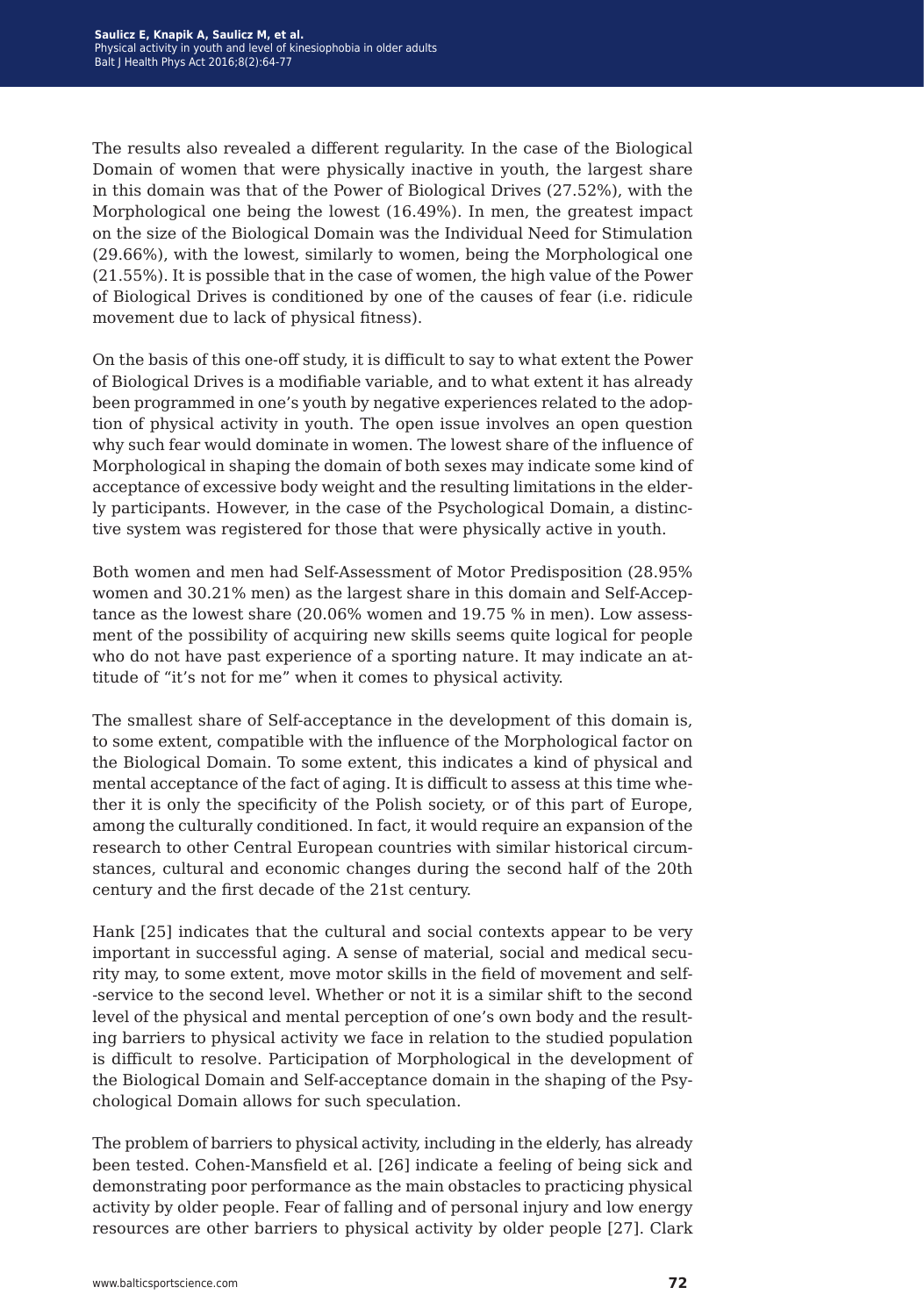[28] pointed to cultural and social factors as a source of barriers to physical activity among older people.

According to the multivariate analysis conducted by Meisner et al. [29] on a large population of people aged 60 years and more, hypokinesia is a factor that more strongly influences the functional limitations than did the incidence of chronic diseases. The problem of barriers to physical activity is analysed using a variety of methodological approaches. Tools used in this study were based on the treatment of activity barriers, such as kinesiophobia, which is a relatively constant psychological disposition, conditioned by the nature of both the biological and psychological factors [4]. Demonstrated in these studies, a significant association of kinesiophobia levels with physical activity levels in the distant decades of life in the elderly indicates that hypokinesia has not only a measurable impact on the current levels of physical fitness, but also affects the ratio of physical activity in the future. In other words, passive lifestyle in his youth encodes one to be burdened with a fear of movement attitude to physical activity in the older age.

The results obtained may have an important practical significance. It is supported by the studies that demonstrate the possibilities of preventive healthcare in the elderly by increasing physical activity [30]. It is possible that the resistance associated with participating in physical activity later in life may be associated with high levels of kinesiophobia programmed in the early stages of life. The results of this study which show that reduced physical activity in youth generates a high level of kinesiophobia in the later decades of life clearly point to that. With a certain degree of probability, one can also speculate about the negative effects of high levels of kinesiophobia on progress in the rehabilitation process of patients, and not necessarily only with musculoskeletal disorders. In this situation, it makes sense to specify one's own type of vulnerability profile to concerns related to participating in physical activity in the elderly. These vulnerabilities could be covered by preventive programmes or a process of rehabilitation. In light of the obtained results, in the assessment of the kinesiophobia conditioning in the elderly, one should determine the physical activity profile, also taking into account the activity level in the early decades of life.

### **conclusion**

The level of physical activity during childhood and adolescence among the inhabitants of southern Poland has a significant impact on the sense of the level of movement fear in the elderly. Past sports or lack thereof equally determine the level of kinesiophobia in men and women in the later decades of life. The occurrence of negative impacts of physical passivity during the development period on the level kinesiophobia in the elderly may have important practical implications in planning for the future of health prevention programmes.

### **references**

- [1] Crombez G, Vlaeyen JWS, Heuts PHTG, Lysen R. Pain-related fear is more disabling than pain itself: evidence on the role of pain-related fear in chronic back pain disability. Pain. 1999;80:329-339.
- [2] Hasenbring MI, Hallner D, Rusu AC. Fear-avoidance- and endurance-related responses to pain: development and validation of the Avoidance-Endurance Questionnaire (AEQ). Eur J Pain. 2009;13:620-628.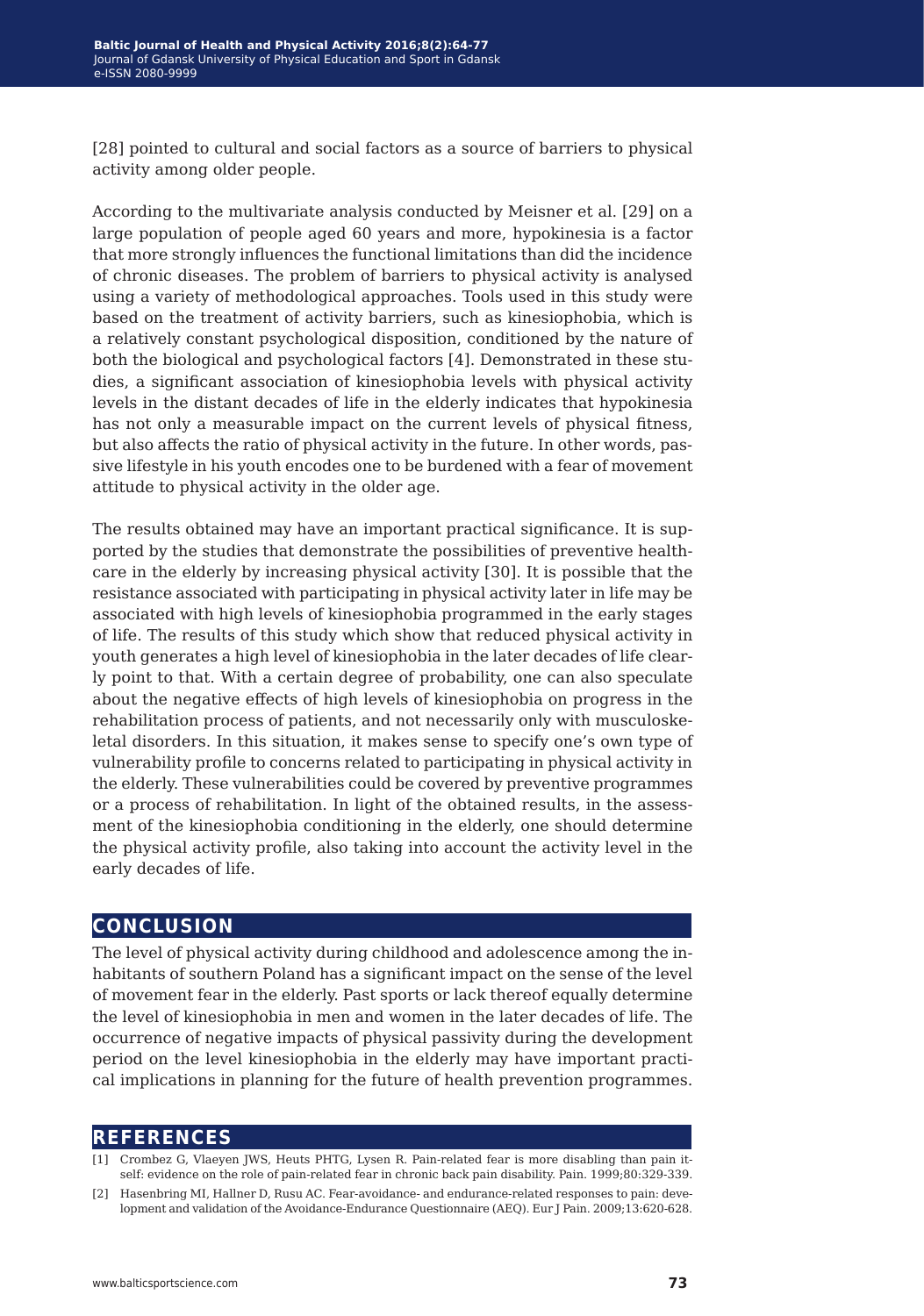- [3] Knapik A, Saulicz E, Gnat R. Kinesiophobia introducing a new diagnostic tool. J Hum Kinetics. 2011;28:25-31.
- [4] Knapik A, Saulicz E, Kuszewski M, Myśliwiec A, Rottermund J, Plinta R. Gender and level of kinesiophobia in adult population of southern Poland. Medical Journal of the Rzeszow University and the National Medicines Institute. 2012;10(3):277-287.
- [5] Lundberg MKE, Styf J, Carlsson SG. A psychometric evaluation of the Tampa Scale for Kinesiophobia - from a physiotherapeutic perspective. Physiotherapy Theory and Practice. 2004;20:121-133.
- [6] Roelofs J, van Breukelen G, Sluiter J, et al. Norming the Tampa Scale of Kinesiophobia across pain diagnoses and various countries. Pain. 2011;152:1090-1095.
- [7] Burwinkle T, Robinson JP, Clark D. Fear of movement: factor structure of the Tampa Scale of Kinesiophobia in patients with fibromyalgia syndrome. J Pain. 2005;6(6):384-391.
- [8] Cleland JA, Fritz JM, Childs JD. Psychometric properties of the fear-avoidance beliefs questionnaire and Tampa Scale of Kinesiophobia in patients with neck pain. Am J Physic Med Rehab. 2008;87(2):109- 117.
- [9] Hasenbring MI, Verbunt JA. Fear-avoidance and endurance-related responses to pain: new models of behavior and their consequences for clinical practice. Clin J Pain. 2010;26(9):747-753.
- [10] Hasenbring MI, Hallner D, Klasen B, Streitlein-Böhme I, Willburger R, Rusche H. Pain-related avoidance versus endurance in primary care patients with subacute back pain: Psychological characteristics and outcome at a 6-month follow-up. Pain. 2012;153:211-217.
- [11] Heuts PHTG, Vlaeyen JWS, Roelofs J, et al. Pain-related fear and daily functioning in patients with osteoarthritis. Pain. 2004;110:228-235.
- [12] Houben RMA, Leeuw M, Vlaeyen JWS, Goubert L, Picavet HSJ. Fear of movement/injury in the general population: Factor structure and psychometric properties of an adapted version of the scale for kinesiophobia. J Behav Med. 2005;28(5):415-424.
- [13] Karayanis N V, Smeets RJEM, van den Hoorn W, Hodges PW. Fear of movement is related to trunk stiffness in low back pain. PLoS ONE. 2013;8(6):e67779.
- [14] Leeuw M, Goossens MEJB, Linton SJ, Crombez G, Boersma K, Vlaeyen JWS. The fear-avoidance model of musculoskeletal pain: current State of scientific evidence. J Behav Med. 2007;30:77-94.
- [15] Pfingsten M. Angstvermeidungs-Überzeugungen bei Rückenschmerzen. Gütekriterien und prognostische Relevanz des FABQ. Schmerz. 2004;18:17-27.
- [16] Roelofs J, Sluiter JK, Frings-Dresen MHW, et al. Fear of movement and (re)injury in chronic musculoskeletal pain: Evidence for an invariant two-factor model of the Tampa Scale for Kinesiophobia across pain and Dutch, Swedish, and Canadian samples. Pain. 2007;131:181-190.
- [17] Kori SH, Miller RP, Todd DD. Kinesiophobia: A new view of chronic pain behavior. Pain Management. 1990;3:35-43.
- [18] Chinn DJ, White M, Harland J, Drinkwater C, Raybould S. Barriers to physical activity and socioeconomic position: implications for health promotion. J Epidemiol Community Health. 1999;53:191-192.
- [19] Brownson RC, Baker EA, Housemann RA, Brennan LK, Bacak SJ. Environmental and policy determinants of physical activity in the United States. Am J Public Health. 2001;91(12):1995-2003.
- [20] Knapik A, Saulicz E, Rottermund J, Saulicz M, Myśliwiec A. Successful aging the role of physical activity and its barriers in women of advanced age. In: Proceedings of the International Conference on Health Care Studies. Tomas Bata University in Zlin (Czech Republic); 2013, 13-22.
- [21] Larsson C, Hansson EE, Sundquist K, Jacobsson U. Psychometric properties of the Tampa Scale of Kinesiophobia (TSK 11) among older people with chronic pain. Physiother Theory Pract. 2014;30(6):421- 428.
- [22] Quint S, Raich M, Luckman J. Evaluation einer zweidimensionalen Skala zur Erfassung von Angst -Vermeidungs-Überzeugungen in älterenPatienten mit chronischem Rückenschmerzen. Der Schmerz. 2011;25(3):315-321.
- [23] Vincent HK, Seay AN, Montero C, Conrad BP, Hurley RW Vincent KR. Kinesiophobia and fear avoidance beliefs in overweight older adults with chronic low back pain, relationship to walking endurance: Part II. Am J Phys Med Rehab. 2013;92(5):439-445.
- [24] Curtis J, Mc Teer W, White P. Exploring effect of school sport experiences on sport participation in later life. Sociol Sport J. 1999;16:348-365.
- [25] Hank K. How "successful" do older Europeans age? J Gerontol Series B Psychol Sci Social Sci. 2011;66B(2):230-236.
- [26] Cohen-Mansfield J, Marx MS, Guralnik JM. Motivators and barriers to exercise in an older community-dwelling population. J Aging Phys Act. 2003;11:242-253.
- [27] King AC, Castro C, Wilcox S, Eyler AA, Sallis JF, Brownson RC. Personal and environmental factors associated with physical inactivity among different racial-ethnic groups of U.S. middle-aged and older-aged women. Health Psychol. 2000;19:354-364.
- [28] Clark DO: Identifying psychological, physiological, and environmental barriers and facilitators to exercise among older low income adults. J Clin Geropsychol. 1999;5:51-62.
- [29] Meisner BA, Dogra S, Logan AJ, Baker J, Weir PL. Comparing the effects of physical inactivity on biopsychosocial components of successful aging. J Health Psychol. 2010;15(5):688-696.
- [30] Berk DR, Hubert HB, Fries JF. Associations of changes in exercise level with subsequent disability among seniors: a 16-year longitudinal study. J Gerontol Series A – Biol Sci Med Sci. 2006;61(1):97-102.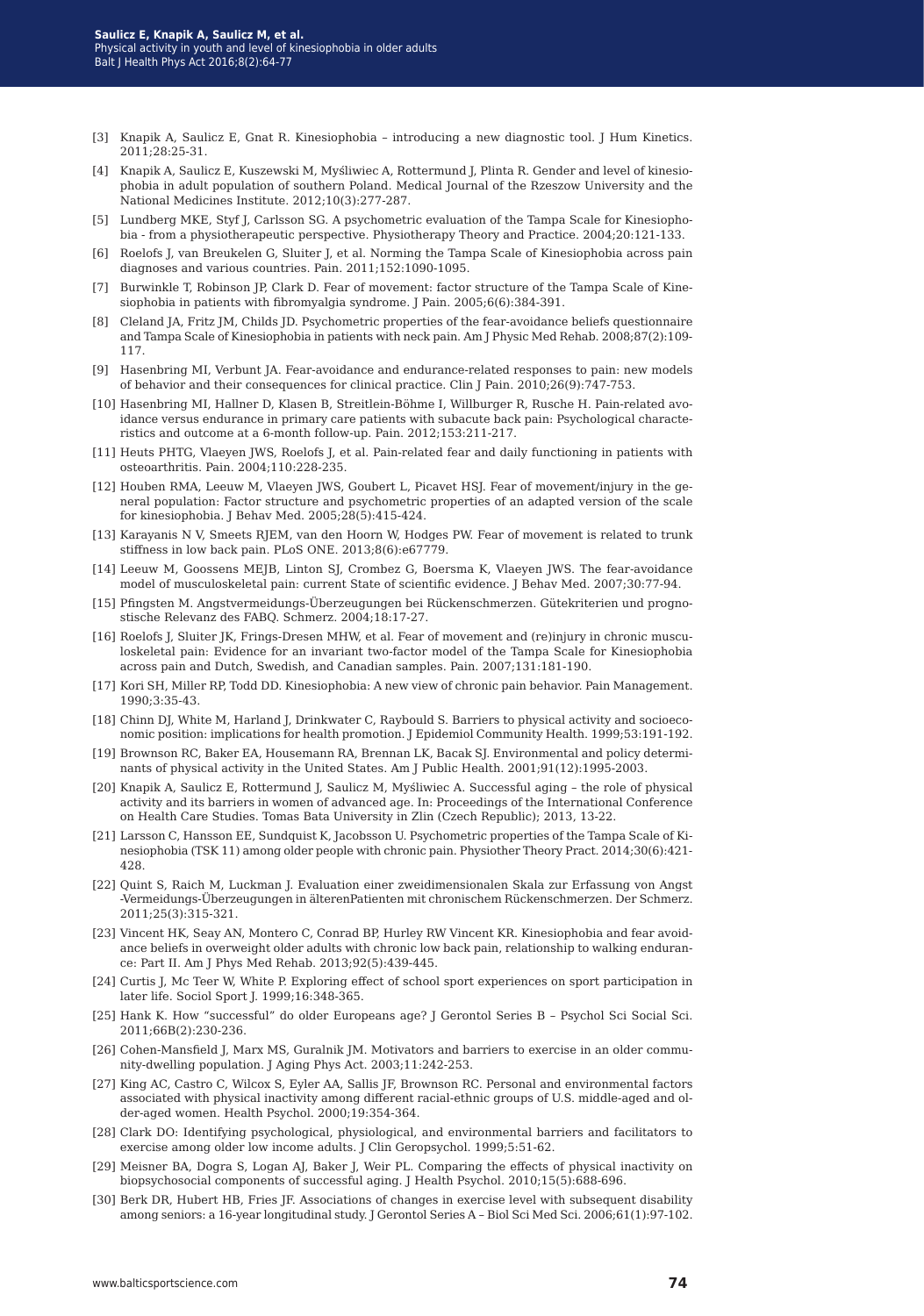### **appendix**

#### **Kinesiophobia Causes Scale**

#### Dear Madam/Dear Sir

You are kindly requested to choose ONE answer for EACH item below except items 8 and 13 where you will choose between yes/no/not sure for EACH answer

| 1. According to my body mass, I can claim that:                                            |        |
|--------------------------------------------------------------------------------------------|--------|
| a) I control my body mass adjusting the level of motor activity                            | ΓI     |
| b) my body mass causes difficulties in performing several motor tasks, so I avoid them     | $\Box$ |
| c) due to overweight, I avoid physical efforts because of the risk of exhaustion or injury | ΓI     |

2. I feel that because of its shape my body causes motor limitations in activities I would like to perform:

| a) almost never | $\begin{bmatrix} 1 \end{bmatrix}$ |
|-----------------|-----------------------------------|
| b) seldom       | $\begin{bmatrix} 1 \end{bmatrix}$ |
| b) sometimes    | $\begin{bmatrix} 1 \end{bmatrix}$ |
| d) often        | $\begin{bmatrix} 1 \end{bmatrix}$ |
| e) very often   |                                   |

3. I think that in comparison with others I am always perceived as:

| a) less active                        |    |  |
|---------------------------------------|----|--|
| b) less active than people of my age  | ΓI |  |
| c) equally active as people of my age | ΓI |  |
| d) more active than other people      | ΓI |  |
| e) far more active than other people  | ΓI |  |
|                                       |    |  |
| 4. Prolonged sitting:                 |    |  |

| a) feels pleasant to me, I can assume and maintain such position for a long time |        |
|----------------------------------------------------------------------------------|--------|
| b) similarly to other people, when it lasts too long, I have to change position  | $\Box$ |
| c) seems uncomfortable to me. I avoid prolonged sitting                          |        |

5. When working, I try to find a way demanding the least physical effort because I do not like physical fatigue:

| a) always                                                             | $\Box$                          |  |
|-----------------------------------------------------------------------|---------------------------------|--|
| b) sometimes                                                          | $\lceil$ $\rceil$               |  |
| c) never                                                              | Γl                              |  |
|                                                                       |                                 |  |
| 6. I believe that activities demanding intensive physical effort:     |                                 |  |
| a) are fatiguing to me and I try to avoid them if possible            | $\begin{bmatrix} \end{bmatrix}$ |  |
| b) are possible, it depends what specifically I should do             | $\lceil$ $\rceil$               |  |
| c) give me pleasure because physical fatigue means satisfaction to me | $\lceil$ $\rceil$               |  |
|                                                                       |                                 |  |
| 7. When I am physically exhausted:                                    |                                 |  |
| a) I feel bad and it takes long time to recover                       | Γl                              |  |
| b) I recover as quickly as other people of my age                     |                                 |  |

c) I recover quickly and I feel energy to start new actions  $[\quad]$ 

8. I believe that irrespectively of my present state of mind I could with NO rest:

|                             | yes | not sure | no |
|-----------------------------|-----|----------|----|
| a) march for 1 hour         |     |          |    |
| b) climb third floor        |     |          |    |
| c) ride a bike for 0.5 hour |     |          |    |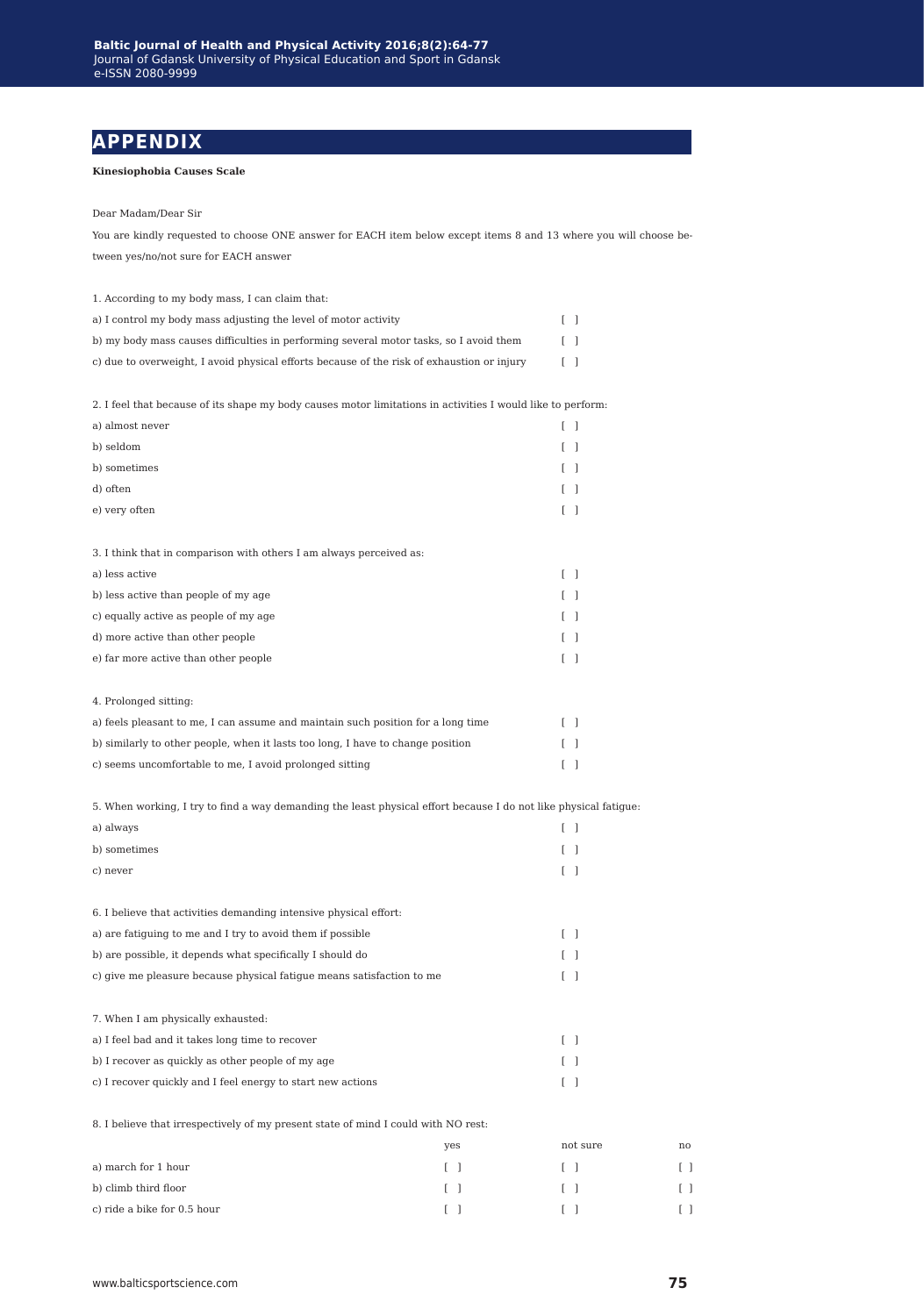9. After work I usually feel:

| 9. Arter work I usually feel:                                                                                                    |                                         |                                       |                                           |  |
|----------------------------------------------------------------------------------------------------------------------------------|-----------------------------------------|---------------------------------------|-------------------------------------------|--|
| a) tired, but after little rest I am ready to start activity (housework, visiting friends, going to the cinema, theatre, walking |                                         |                                       |                                           |  |
| or sport)                                                                                                                        |                                         | $\begin{bmatrix} 1 & 1 \end{bmatrix}$ |                                           |  |
| b) tired, and I rest passively either lying or sitting                                                                           |                                         | $\begin{bmatrix} 1 \end{bmatrix}$     |                                           |  |
| c) rather weary than tired, and I always rest for a long time either lying or sitting                                            |                                         | $\begin{bmatrix} 1 \end{bmatrix}$     |                                           |  |
| 10. Competition in sport, work, etc.:                                                                                            |                                         |                                       |                                           |  |
| a) always makes me satisfied and gives opportunity to win                                                                        |                                         | $\begin{bmatrix} 1 \end{bmatrix}$     |                                           |  |
| b) is acceptable in disciplines I feel good at, there I like to compete                                                          |                                         | $\begin{bmatrix} 1 \end{bmatrix}$     |                                           |  |
| c) is out of question, I'm very sensitive to failures                                                                            |                                         | $\begin{bmatrix} 1 \end{bmatrix}$     |                                           |  |
| 11. I feel irritated when circumstances force me to park a car far from destination:                                             |                                         |                                       |                                           |  |
| a) always                                                                                                                        |                                         | $\begin{bmatrix} 1 \end{bmatrix}$     |                                           |  |
| b) often                                                                                                                         |                                         | $\begin{bmatrix} 1 \end{bmatrix}$     |                                           |  |
| c) sometimes                                                                                                                     |                                         | $\begin{bmatrix} 1 \end{bmatrix}$     |                                           |  |
| d) infrequently                                                                                                                  |                                         | $\begin{bmatrix} 1 \end{bmatrix}$     |                                           |  |
| e) never                                                                                                                         |                                         | $\begin{bmatrix} 1 \end{bmatrix}$     |                                           |  |
| 12. In relation to my own appearance:                                                                                            |                                         |                                       |                                           |  |
| a) I never felt embarrassed by the shape of my body. Wearing clothes exposing it                                                 |                                         |                                       |                                           |  |
| (e.g. sport clothes or aswimsuit) do not seem problematic to meirrespective of what                                              |                                         |                                       |                                           |  |
| other people look like                                                                                                           |                                         | $\begin{bmatrix} 1 \end{bmatrix}$     |                                           |  |
| b) I can wear a sports or bathing costume on condition that people around look similarly                                         |                                         | $\begin{bmatrix} 1 \end{bmatrix}$     |                                           |  |
| c) I avoid situations in which clothing would expose shortcomings of my figure                                                   |                                         | $\begin{bmatrix} 1 \end{bmatrix}$     |                                           |  |
| 13. I believe that activities mentioned below should, because of cultural reasons, match age and/or social status of a gi-       |                                         |                                       |                                           |  |
| ven person:                                                                                                                      |                                         |                                       |                                           |  |
|                                                                                                                                  | yes                                     |                                       | no                                        |  |
| a) dancing                                                                                                                       | $\Box$                                  |                                       | ΙJ                                        |  |
| b) sport                                                                                                                         | $\begin{bmatrix} 1 \end{bmatrix}$       |                                       | $\begin{bmatrix} 1 \end{bmatrix}$         |  |
| c) fatiguing non-profit tasks<br>(e.g. housework, gardening, DIY)                                                                | $\begin{smallmatrix} \end{smallmatrix}$ |                                       | $\begin{smallmatrix} \end{smallmatrix}$   |  |
| 14. On opportunity for participation in sport (holidays, encouragement from other people):                                       |                                         |                                       |                                           |  |
| a) I always try to use it                                                                                                        |                                         |                                       | $\begin{bmatrix} 1 \end{bmatrix}$         |  |
| b) I feel certain resistance, but usually I agree                                                                                |                                         |                                       | $\begin{smallmatrix} \end{smallmatrix}$   |  |
| c) first I watch others and try to judge my chances for good performance and then I take my decisions                            |                                         |                                       | ΙI                                        |  |
| d) it is very difficult to convince me, I rarely agree                                                                           |                                         |                                       | ΙI                                        |  |
| e) no, this is not for me                                                                                                        |                                         |                                       | $\begin{smallmatrix} \end{smallmatrix}$   |  |
| 15. In comparison with other people I believe that I can learn new movements (motor skills):                                     |                                         |                                       |                                           |  |
| a) more quickly than others                                                                                                      |                                         |                                       | $\Box$                                    |  |
| b) more quickly than people of my age                                                                                            |                                         |                                       | $\begin{smallmatrix} & \end{smallmatrix}$ |  |
| c) as quickly as people of my age                                                                                                |                                         |                                       | ΙI                                        |  |
| d) more slowly than others                                                                                                       |                                         |                                       | $\begin{smallmatrix} \end{smallmatrix}$   |  |
| e) I cannot learn any motor skill                                                                                                |                                         |                                       | $\begin{smallmatrix} \end{smallmatrix}$   |  |
| 16. During my childhood and adolescence:                                                                                         |                                         |                                       |                                           |  |
| a) I did not participate in sport (only obligatory exercises)                                                                    | $\begin{bmatrix} 1 \end{bmatrix}$       |                                       |                                           |  |
| b) I participated in sport as often as other kids                                                                                | $\begin{smallmatrix} \end{smallmatrix}$ |                                       |                                           |  |
| c) I was more active than others (e.g. training in a sport club)                                                                 | $\begin{bmatrix} 1 \end{bmatrix}$       |                                       |                                           |  |
|                                                                                                                                  |                                         |                                       |                                           |  |